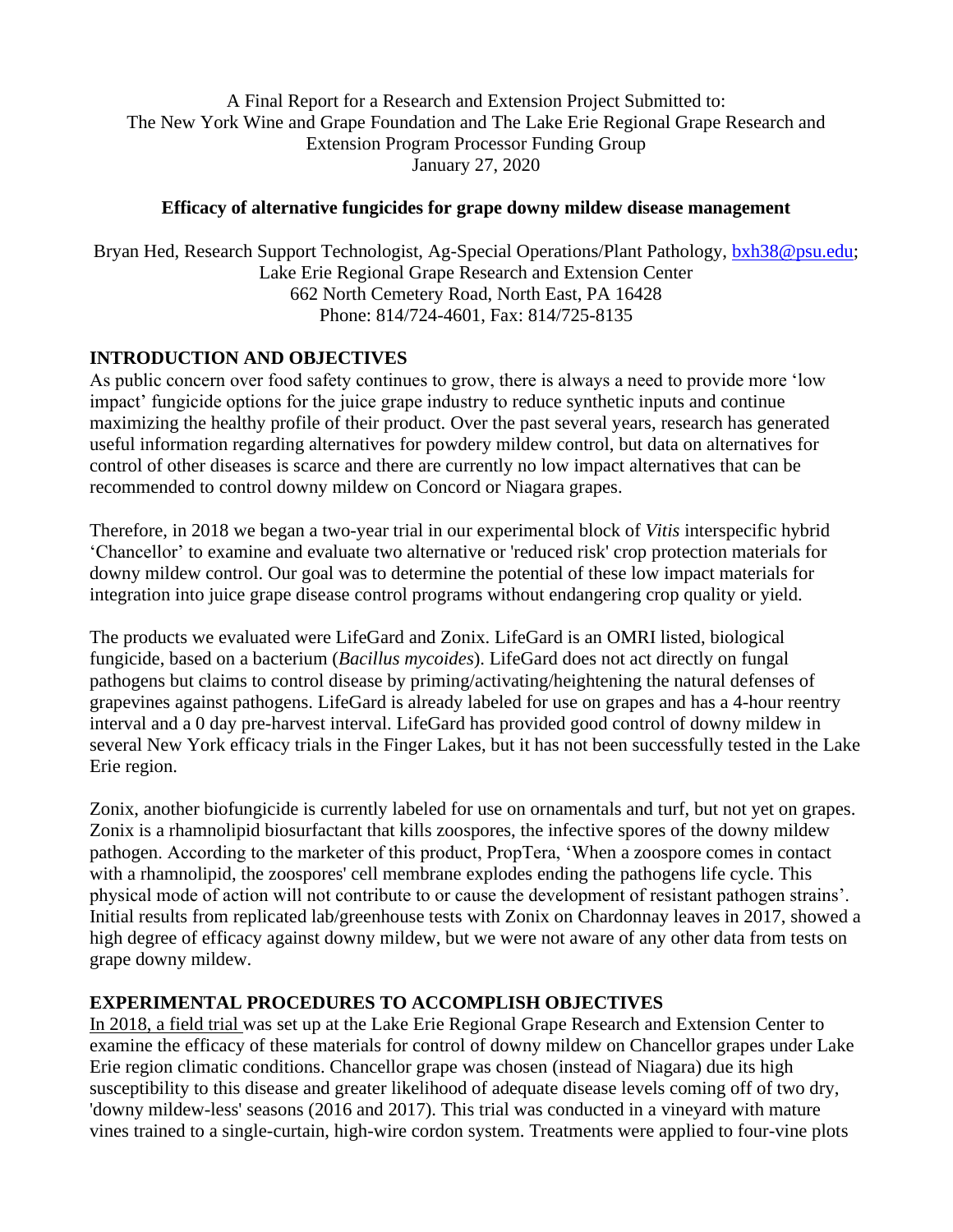in a randomized complete block design with four replications. All treatment applications started just before the 5-6 leaf stage (about 3 weeks prior to bloom), when downy mildew first becomes a threat. Applications were made with a Friend covered-boom plot sprayer at 125 psi and 50 gal/A. Our treatment objectives were: i) to compare the efficacy of solo programs of LifeGard and Zonix - applied every 10 days - to a program of a known standard (Manzate Prostick) applied every 14 days, for grape downy mildew control, and ii) to evaluate LifeGard and Zonix as rotational and tank mix partners with Manzate Prostick (can they be integrated with standard fungicides to maintain good downy mildew control and reduce the use of standard fungicides). Powdery mildew was controlled throughout the block in both years with regular cover sprays of Luna Experience (6 fl oz/A), Quintec (4 fl oz/A), Vivando (12 fl oz/A) and Torino (3.4 fl oz/A). Downy mildew incidence (percent clusters diseased) and severity (percent area diseased among all clusters) were determined on 7 August (2018) and 26 August (2019) from 50 randomly selected clusters per plot. Data were subjected to analysis of variance (ANOVA) using the general linear model function in Minitab 18 (2018) and Minitab 19 (2019).

### **2018 trial:**

In 2018, total rainfall for May, June, July, August, and September was 4.67, 3.74, 2.14, 4.02, and 5.01 in., respectively. Downy mildew disease development was greatly delayed in 2018 and was not observed on clusters until near the end of July when fruit were considered resistant to direct infection. Among the factors that contributed to this were: i) a relatively small overwintering inoculum pool from the previous two, relatively dry growing seasons, and ii) dry conditions during the ten days prior to bloom which provided little chance for pre-bloom infections of any kind. Wet conditions did occur from beginning of bloom until about ten days after end of bloom (3.65" rain in two and half weeks) but there was little overwintering inoculum and no disease in the vineyard for an epidemic to develop from. This wet period was again followed by extremely dry conditions for the next three and half weeks, until what was considered the end of fruit susceptibility. Nevertheless, all spray programs were continued to provide protection during this entire period (table 1).

| Treatment and rate/A                  | Days after first application <sup><math>z</math></sup> |     |     |     |     |    | Incidence $(\% )$  | Severity $(\%)^y$ | Control $(\%)^x$ |
|---------------------------------------|--------------------------------------------------------|-----|-----|-----|-----|----|--------------------|-------------------|------------------|
| Manzate Prostick 75DF 3 lb            | 0.                                                     | 14. | 28. | 42, | 56  |    | 4.0 b <sup>w</sup> | $0.09 b^{w}$      | 99               |
| Manzate Prostick 75DF 3 lb            | 0.                                                     |     | 24, |     | 48  |    |                    |                   |                  |
| Zonix 38 fl oz                        |                                                        | 14. |     | 38. |     | 63 | 4.5 <sub>b</sub>   | 0.15 <sub>b</sub> | 99               |
| Manzate Prostick $75DF$ 1.5 lbs +     |                                                        |     |     |     |     |    |                    |                   |                  |
| LifeGard $2.25$ oz + Induce $0.125\%$ | $\Omega$ .                                             | 14. | 28. | 42. | 56  |    | 3.0 <sub>b</sub>   | 0.16 <sub>b</sub> | 99               |
| Manzate Prostick $75DF$ 1.5 lbs +     |                                                        |     |     |     |     |    |                    |                   |                  |
| Zonix 19 fl oz                        | 0.                                                     | 14. | 28. | 42. | 56  |    | 5.5 $h$            | 0.18 <sub>b</sub> | 98               |
| Manzate Prostick 75DF 3 lb            | 0.                                                     |     | 24. |     | 48  |    |                    |                   |                  |
| LifeGard $4.5$ oz + Induce $0.125\%$  |                                                        | 14. |     | 38. |     | 63 | 9.0 <sub>b</sub>   | 1.48 <sub>b</sub> | 86               |
| LifeGard $4.5$ oz + Induce $0.125\%$  | 0.10.                                                  | 20. | 29. | 40. | 50, | 60 | 47.0a              | $7.99$ ab         | 26               |
| Zonix 38 fl oz                        | 0.10.                                                  | 20. | 29. | 40. | 50. | 60 | 61.5a              | 11.73a            | $\Omega$         |
| <b>Untreated Control</b>              |                                                        |     |     |     |     |    | 63.5a              | 10.73a            |                  |

Table 1: Downy mildew on Chancellor clusters on 7 August, 2018

<sup>z</sup>The first fungicide application was on 24 May.  $0 = 4.5$ " shoots;  $10 = 10$ " shoots, 6 leaves;  $14 = 12$ " shoots, 7 leaves;  $20 =$  beginning bloom;  $24 =$  late bloom;  $28 =$  early post bloom;  $29 =$  early post bloom;  $38 =$  post fruit set;  $40 =$  three weeks after trace bloom,  $42$ ,  $48 =$  four weeks after trace bloom, 50,  $56$  = five weeks after trace bloom,  $60$ ,  $63$  = six weeks after trace bloom.

<sup>y</sup>Severity was rated using the Barratt-Horsfall scale  $(0-11)$  and was converted to % area infected  $(0-100)$ %) using Elanco conversion tables.

 $x$ Percent control = control of disease severity on clusters relative to the untreated control.

<sup>w</sup>Means followed by the same letter within a column are not significantly different according to Fisher's LSD ( $P \le 0.05$ ).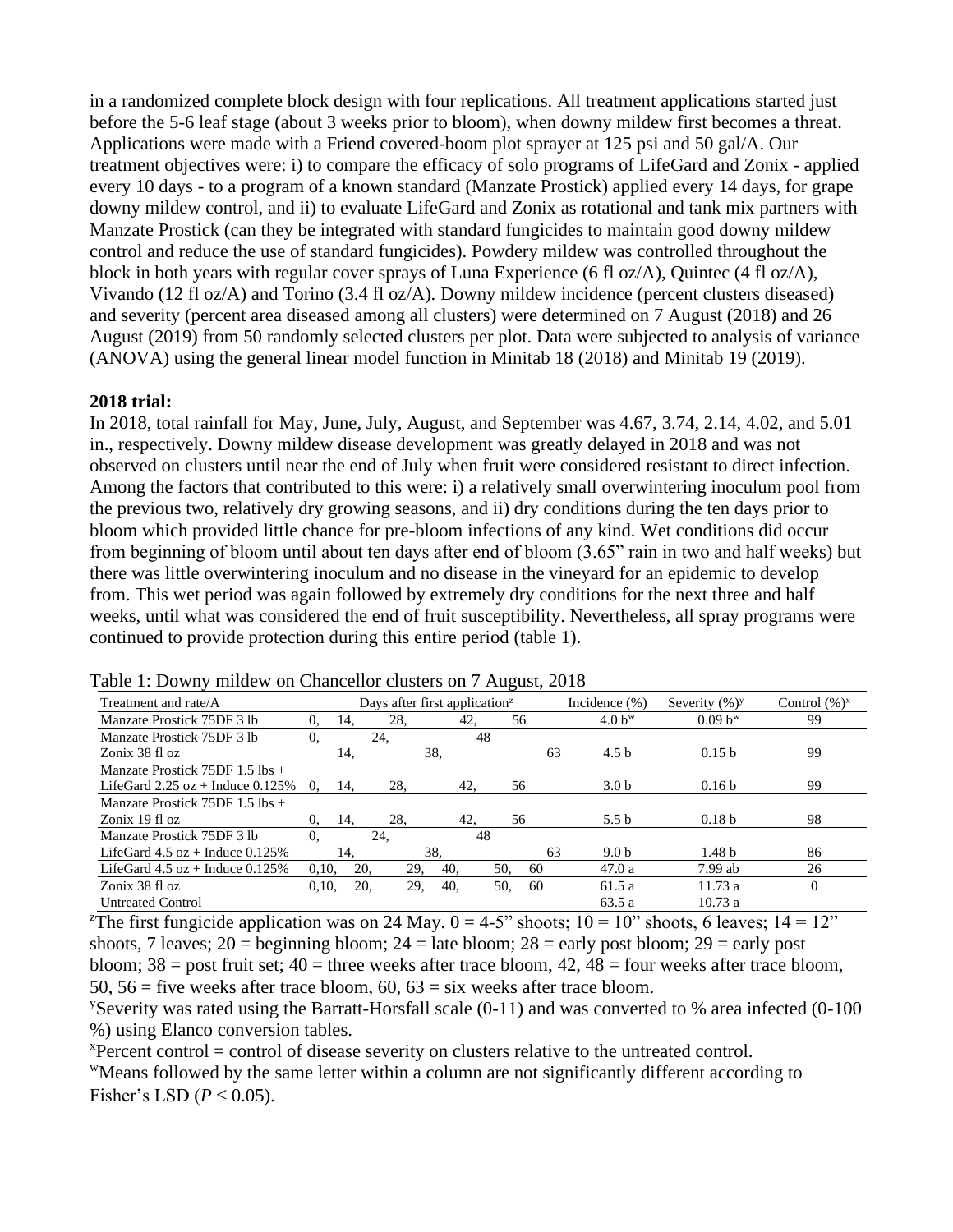When downy mildew was finally observed on clusters in late July, our cluster assessments determined that solo programs of LifeGard and Zonix failed to reduce the disease. However, rotational and tank mix programs of Manzate Prostick with either LifeGard or Zonix, provided nearly complete control in most cases, statistically equivalent to a typical conventional program of Manzate Prostick. There was no phytotoxicity associated with any of the treatments.

When we compare the levels of synthetic pesticide inputs for each program, the rotations and tank mixes reduced Manzate Prostick inputs by about 40 and 50%, respectively, over Manzate Prostick alone, without compromising disease control and crop quality. This is perhaps the most important result of this trial. However, the lack of disease pressure during most of the cluster susceptibility period, reduces the value of the trial and any conclusions we might draw from it.

### **2019 Trial:**

In 2019, total rainfall for May, Jun, Jul, Aug, and Sep was 2.74, 4.58, 2.90, 4.04, and 2.04 in., respectively. Similar to 2018, downy mildew disease pressure was low and was not observed on clusters until after fruit were considered resistant or nearly resistant, to direct infection. Indeed, fruit losses to downy mildew in unsprayed vines was even lower than in the previous season. Most fruit symptoms were characterized as "leather berry" and likely occurred via infection through the berry stem. As in 2018, factors that contributed to this were: i) a relatively small overwintering inoculum pool from the previous three growing seasons, and ii) dry conditions from bloom through the first half of July. Over 2.5 inches of rain fell during the second half of July, inciting a modest level of disease in the trial block. All spray programs were continued to provide protection through the end of July.

Once again, LifeGard, applied on a 10-day schedule, failed to control both incidence and severity of fruit disease. Zonix alone, controlled incidence but like LifeGard, failed to control severity. All treatments containing Manzate Prostick provided significant control of both incidence and severity and were significantly more effective than Zonix and LifeGard. There was no phytotoxicity associated with any of the treatments.

|                                       |                                                        |     |            |     |     |    | Incidence            |                   | Control           |
|---------------------------------------|--------------------------------------------------------|-----|------------|-----|-----|----|----------------------|-------------------|-------------------|
| Treatment and rate/A                  | Days after first application <sup><math>z</math></sup> |     |            |     |     |    | $(\%)$               | Severity $(\%)^y$ | $(\frac{9}{6})^x$ |
| Manzate Pro-Stick 75DF 3 lb           | 0.                                                     | 14. | 29,        | 43. | 56  |    | $5.5$ c <sup>w</sup> | $0.18 b^{w}$      | 86                |
| Manzate Pro-Stick 75DF 3 lb           | $\theta$ .                                             |     | 25.        | 49  |     |    |                      |                   |                   |
| Zonix 38 fl oz                        |                                                        | 14. |            | 39. |     | 63 | 5.5c                 | 0.17 <sub>b</sub> | 87                |
| Manzate Pro-Stick $75DF$ 1.5 lbs +    |                                                        |     |            |     |     |    |                      |                   |                   |
| LifeGard WP 2.25 $oz$ + Induce 0.125% | 0.                                                     | 14. | 29,        | 43. | 56  |    | 7.5c                 | 0.19 <sub>b</sub> | 85                |
| Manzate Pro-Stick $75DF$ 1.5 lbs +    |                                                        |     |            |     |     |    |                      |                   |                   |
| Zonix 19 fl oz                        | 0.                                                     | 14. | 29.        | 43. | 56  |    | 8.5 c                | 0.25 <sub>b</sub> | 81                |
| Manzate Pro-Stick 75DF 3 lb           | $\theta$ .                                             |     | 25.        | 49  |     |    |                      |                   |                   |
| LifeGard WP 4.5 $oz$ + Induce 0.125%  |                                                        | 14. |            | 39. |     | 63 | 6.5c                 | 0.25 <sub>b</sub> | 81                |
| LifeGard WP $4.5$ oz + Induce 0.125%  | 0.11.                                                  | 21. | 31.        | 41. | 50. | 60 | $27.0$ ab            | 1.76a             | $\Omega$          |
| Zonix 38 fl oz                        | 0.11,                                                  |     | 31,<br>21. | 41. | 50. | 60 | 23.5 <sub>b</sub>    | 1.09a             | 16                |
| <b>Untreated Control</b>              |                                                        |     |            |     |     |    | 36.0a                | 1.30a             |                   |

|  | Table 2: Downy mildew on Chancellor clusters on 26 August, 2019 |  |
|--|-----------------------------------------------------------------|--|
|  |                                                                 |  |

<sup>z</sup>The first fungicide application was on 27 May.  $0 = 4$  leaves/shoot;  $11 = 12$ " shoots, 7 leaves;  $14 = 8$ leaves;  $21 = 9$  leaves;  $25 = 11$  leaves;  $29 =$  trace bloom;  $31 =$  mid bloom;  $39 =$  early post bloom;  $41 =$ two weeks after trace bloom,  $43, 49$  = three weeks after trace bloom,  $50, 56$  = four weeks after trace bloom,  $60$ ,  $63$  = five weeks after trace bloom.

<sup>y</sup>Severity was rated using the Barratt-Horsfall scale  $(0-11)$  and was converted to % area infected  $(0-100)$ %) using Elanco conversion tables.

 $x$ Percent control = control of disease severity on clusters relative to the untreated control.

<sup>w</sup>Means followed by the same letter within a column are not significantly different according to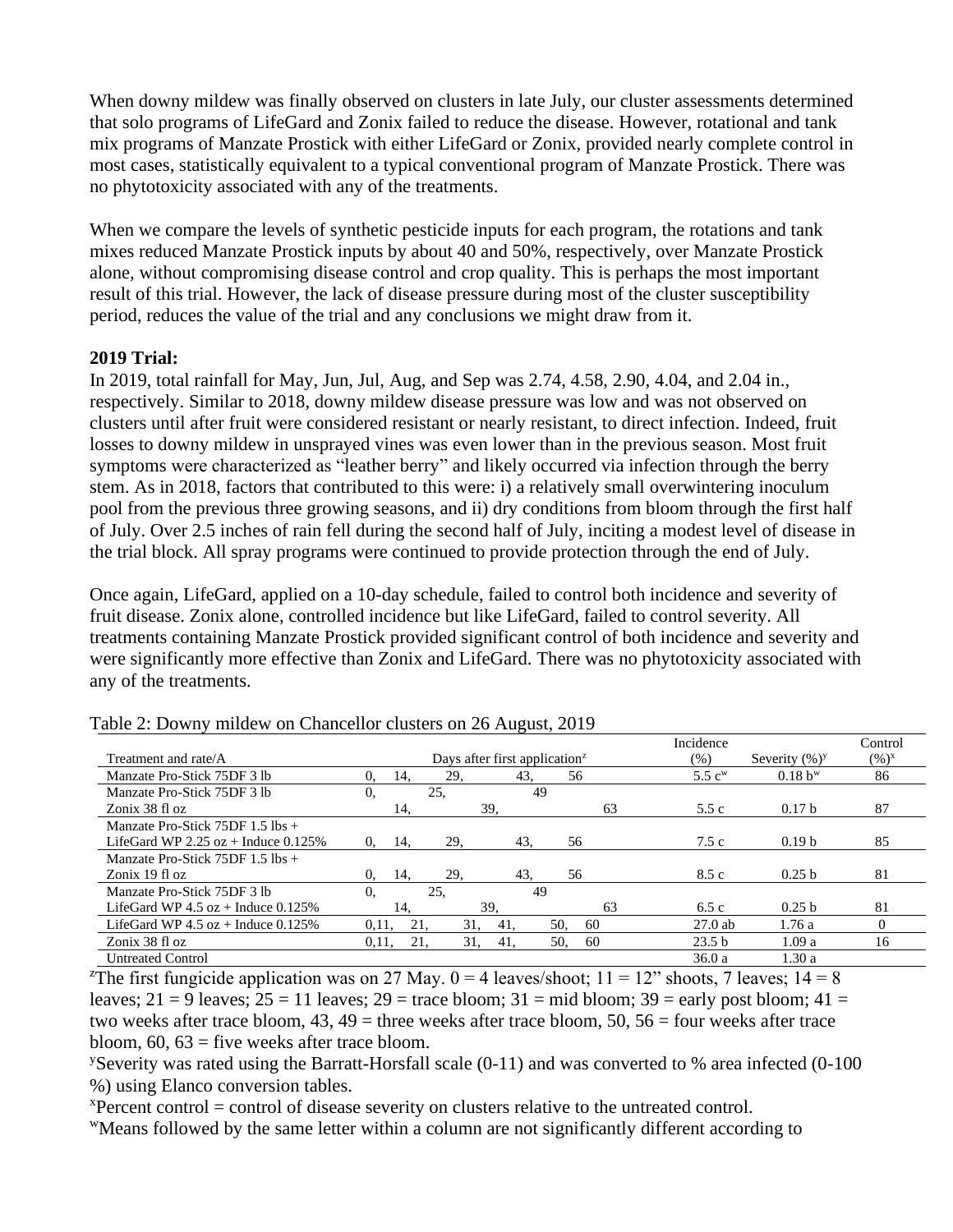### **Field Inoculations**

In addition to small plot, whole vine field trial evaluations (spray and wait for disease to develop naturally), we planned to conduct inoculations of field grown clusters to more directly assess the activity and rain-fastness of materials under test. Unfortunately, this failed in 2018 as inoculum did not become available until it was too late to make field inoculations. In fact, the dry spring/early summer conditions coupled with low overwintering inoculum (from two previous dry years), left even untreated Chancellor grapevines free of downy mildew during the entire period when clusters were susceptible to direct downy mildew infection.

In year two, we successfully collected an isolate of the downy mildew pathogen and generated lab cultures for direct inoculation of clusters, which would enable us to more directly assess the activity of materials under test. A separate group of 10 clusters of the unsprayed check, Manzate Pro-Stick, Zonix, and LifeGard solo treatments were inoculated with the downy mildew pathogen. Clusters were subsequently evaluated for disease development over the subsequent 4 weeks after inoculation. Inoculation was with 5 x  $10^4$  spores per ml (first two inoculations) and 1 x  $10^5$  spores per ml (last two inoculations) harvested from leaf cultures maintained in the laboratory, and applied with a small, handheld preval sprayer. With all inoculations, inoculum was tested and viability confirmed. After inoculation, clusters were enclosed within Ziploc bags for 8 hours (first 3 inoculations) or overnight (16 hours/last inoculation) at field temperatures. Bagged clusters were covered with white sheets to prevent exposure to direct sun which would otherwise 'cook' clusters inside. After the infection period, the bags were removed and the clusters observed for symptom development over the next few weeks.

#### The results of the field inoculations:

Inoculations were made on July 1, 3, 8, and 17, and the dryness of the post bloom period limited our ability to assess rainfastness. The first inoculation was performed under hot, dry conditions, from morning to mid-day and yielded very low levels of infection. We suspect that the majority of inoculum dried up too quickly on clusters, despite being enclosed in plastic Ziploc bags immediately after inoculation. Wash-off by rain could not have been a factor since almost no rain fell (0.01") between the last fungicide application and this first inoculation. However, the subsequent three inoculations were more successful and were pooled as separate replications to an overall mean that could be statistically analyzed.

Among the inoculations, Manzate ProStick provided almost complete control of downy mildew from inoculations made about a week after the last application, regardless of whether 0.3" or 0.8" of rain fell. However, an inoculation made about two weeks after the last application (at the very end of a typical 14 day spray interval) yielded only about 68% control of the disease with Manzate, despite only being challenged by 0.3" of rain. The reason for the lower control could relate to the rapid expansion of berries over that time, leaving breaches in the film of fungicide residue that the pathogen could exploit. For the Zonix and LifeGard treatments, control was more consistent with Zonix, ranging from 54-89% control (average of 78%, which was significant). On the other hand, LifeGard provided the least consistent, and lowest level of control; 0-82% control across the three inoculations (average of 51% control, which was not significant). The best control for LifeGard came from inoculations 1 and 6 days after an application, whereas no control was achieved after an inoculation made just hours after an application (and 10 days from the previous application). This could relate to the claim that LifeGard does not act directly on fungal pathogens but claims to control disease by

priming/activating/heightening the natural defenses of grapevines against pathogens; in other words, at